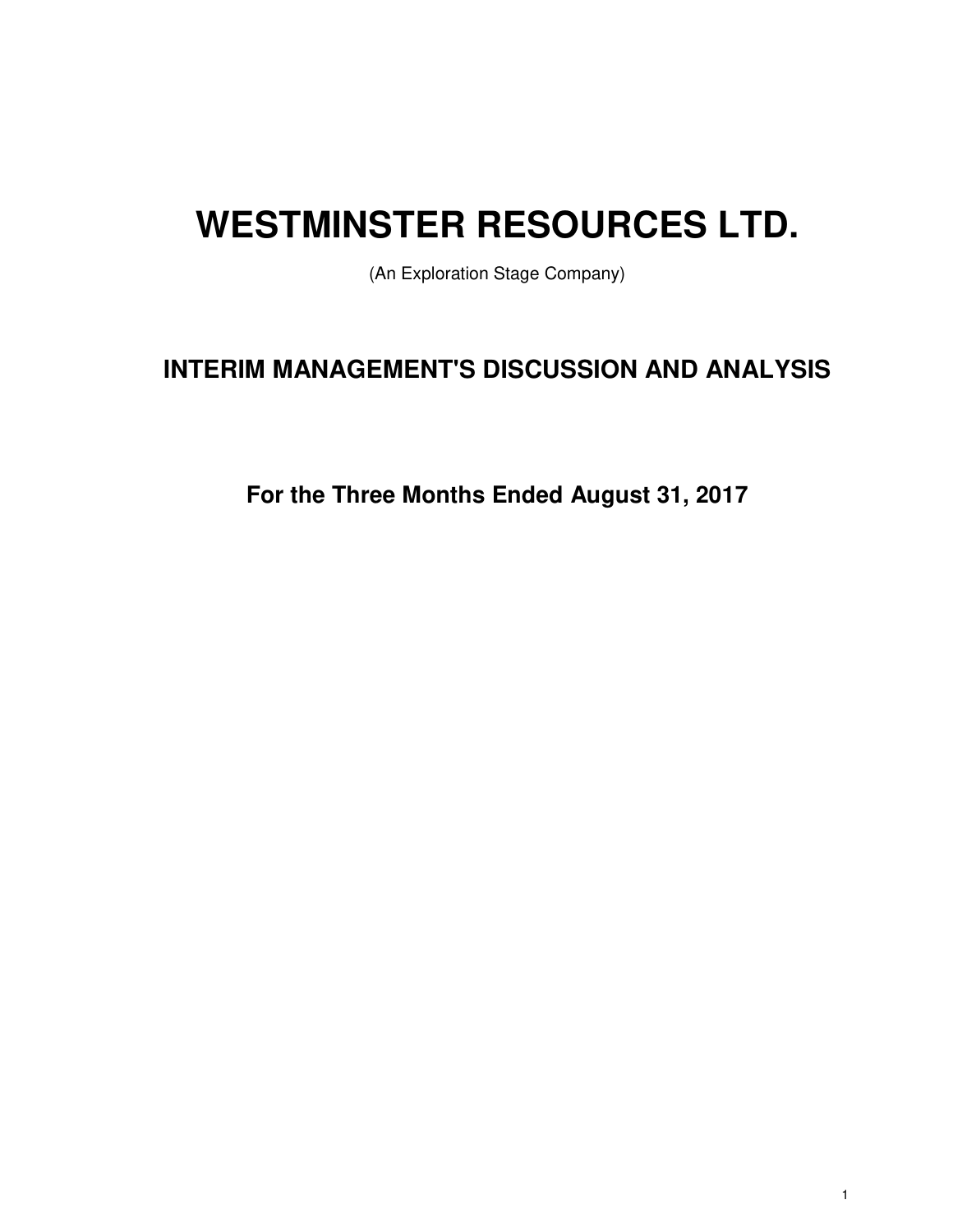(Expressed in Canadian Dollars – Unaudited)

### **CAUTIONARY STATEMENT REGARDING FORWARD-LOOKING INFORMATION**

Certain information contained or incorporated by reference in this MD&A, including any information as to our future financial or operating performance, constitutes "forward-looking statements". All statements, other than statements of historical fact, are forward-looking statements. The words "believe", "expect", "anticipate", "contemplate", "target", "plan", "intends", "continue", "budget", "estimate", "may", "will", "schedule" and similar expressions identify forward-looking statements. Forward-looking statements are necessarily based upon a number of estimates and assumptions that, while considered reasonable by us, are inherently subject to significant business, economic and competitive uncertainties and contingencies. Known and unknown factors could cause actual results to differ materially from those projected in the forward-looking statements. Such factors include, but are not limited to: fluctuations in the currency markets; fluctuations in the spot and forward price of gold or other commodities; changes in national and local government legislation, taxation, controls, regulations and political or economic developments in Canada and in other countries; business opportunities that may be presented to, or pursued by, us; operating or technical difficulties in connection with mining or development activities; employee relations; litigation; the speculative nature of exploration and development, including the risks of obtaining necessary licenses and permits; and contests over title to properties, particularly title to undeveloped properties. In addition, there are risks and hazards associated with the business of exploration, development and mining, including environmental hazards, industrial accidents, unusual or unexpected formations, pressures, cave-ins, flooding and the risk of inadequate insurance, or inability to obtain insurance, to cover these risks. Many of these uncertainties and contingencies can affect our actual results and could cause actual results to differ materially from those expressed or implied in any forward-looking statements made by, or on behalf of, us. Readers are cautioned that forward-looking statements are not guarantees of future performance. All of the forward-looking statements made in this MD&A are qualified by these cautionary statements.

We disclaim any intention or obligation to update or revise any forward-looking statements whether as a result of new information, future events or otherwise, except to the extent required by applicable laws.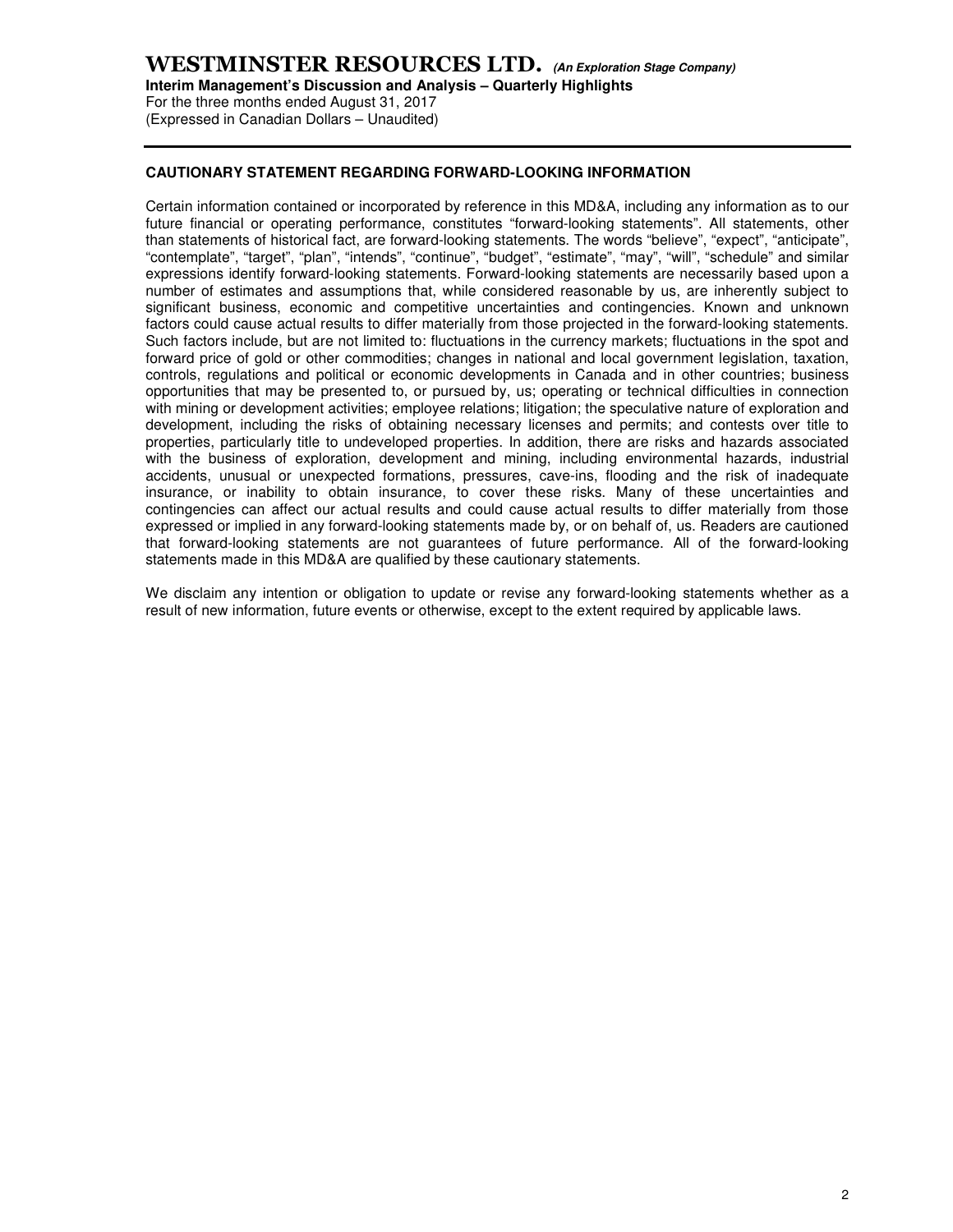For the three months ended August 31, 2017 (Expressed in Canadian Dollars – Unaudited)

# **1.1 Date**

The following management's discussion and analysis ("MD&A"), which is dated October 30, 2017, provides a review of the activities, results of operations and financial condition of Westminster Resources Ltd. ("the Company" or "Westminster"), as at August 31, 2017, as well as future prospects of the Company. This MD&A should be read in conjunction with the unaudited condensed interim consolidated financial statements of the Company as at and for the three months ended August 31, 2017 (the "Interim Financial Statements"), together with the audited consolidated financial statements of the Company as at and for the year ended May 31, 2017. All dollar amounts in this MD&A are expressed in Canadian dollars unless otherwise specified (the Company's financial statements are prepared in Canadian dollars). Additional information relating to the Company is available on SEDAR at www.sedar.com.

# **1.2 Overall Performance**

# **1.2.1 Introduction**

Westminster is a resource company that is conducting exploration in Sonora state, Mexico through its wholly-owned integrated subsidiaries, Minera Westminster, S.A. de C.V. ("Minera Westminster") and Servicios Westminster, S.A. de C.V. ("Servicios Westminster"). The Company's active exploration interests are located in Sonora near Obregon. The mineral concessions, which have been acquired by staking, option agreements and through outright purchases, are prospective for gold, copper and silver. The Company is also conducting exploration on the MER Lithium Project in the Northwest Territories of Canada.

Within the El Cobre property concession, which covers an area of approximately 17,854 hectares there are 2 projects; the Guayacan and the Sierra. Mineralization in this area is characterized by high grade goldcopper-silver veins, breccias, and diatremes associated with porphyry deposit-style mineralized systems. The ground which comprises the El Cobre property, before the Company initiated its exploration program, had not been previously explored using modern exploration methodologies nor had it been previously drill tested.

In addition to the above, on September 12, 2017, the Company entered into a binding Letter of Intent with Latin Resources Limited ("Latin") (ASX: LRS) to acquire a 100% interest in the Ilo Norte and Ilo Este copper projects, (the "Projects") located in southern Peru. Latin is at arms' length to the Company.

The Projects comprise a number of concessions totalling over 36,000 hectares located in the highly prospective coastal IOCG/Porphyry Copper belt of Southern Peru. Latin has carried out exploration drilling and has successfully demonstrated substantial upside for development of the Projects. Within 100 km of the Projects, the region is the source of around half of Peru's copper production (the world's third largest copper producing nation). The details of the Letter of Intent are discussed further below in this MDA. The Company also continues to review and investigate other projects which may fit the Company's overall capabilities and goals.

# **1.2.2 Financial conditions**

At August 31, 2017, the Company had no long-term debt and its credit and interest rate risks are limited to interest bearing assets of cash. At August 31, 2017, the Company had \$1,272,827 in cash (May 31, 2017 - \$11,410) and working capital of \$1,284,309 (May 31, 2017 – a working capital deficiency of \$59,033).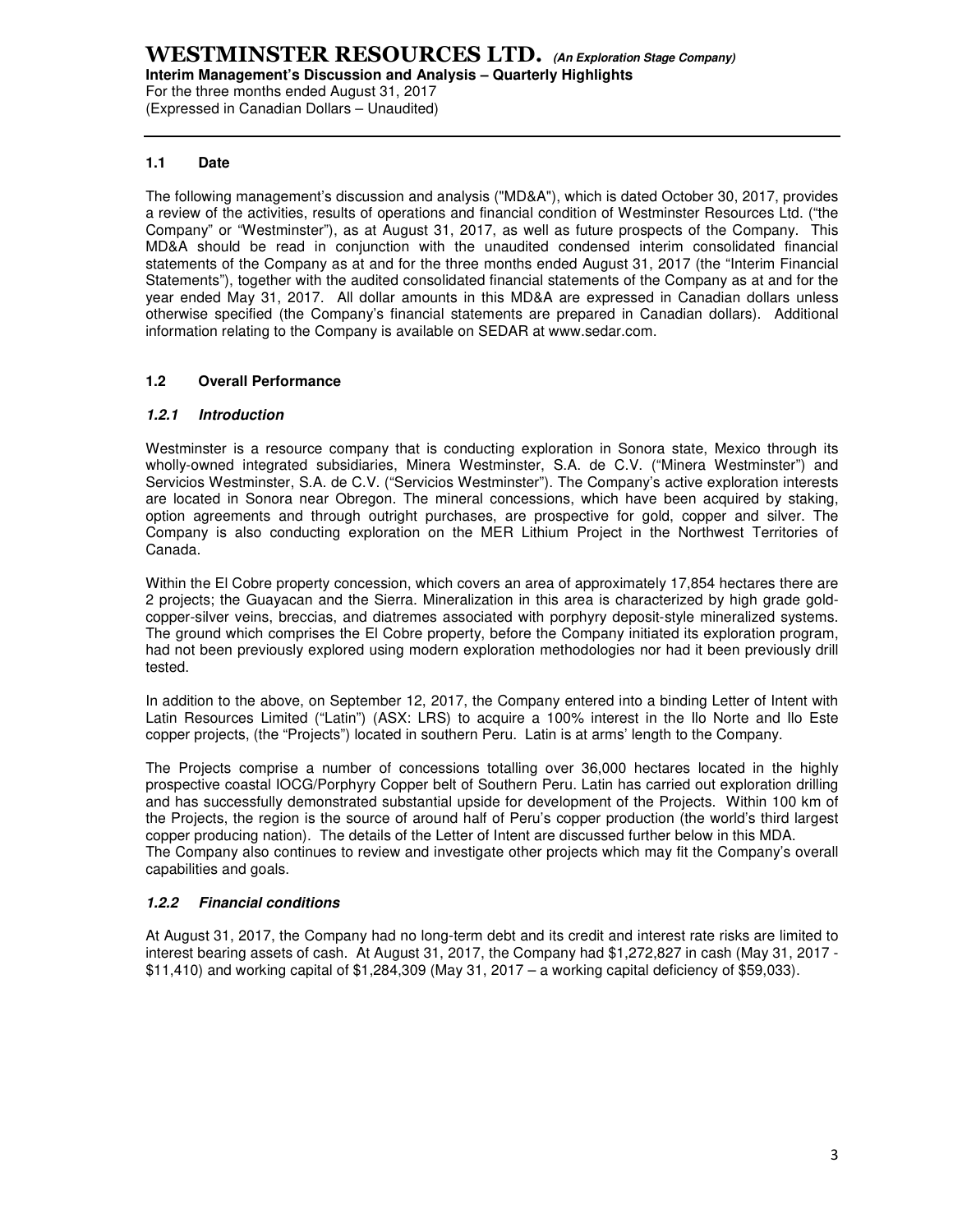**Interim Management's Discussion and Analysis – Quarterly Highlights** 

For the three months ended August 31, 2017 (Expressed in Canadian Dollars – Unaudited)

# **1.2.3 Outlook and Recent Exploration Activity**

For the three months ended August 31, 2017, the Company did not complete any exploration activities on any of its exploration projects in Mexico or Canada, but instead was focused on raising funding. During Q1 2018, the Company completed two financings which resulted in the issuance of 11,365,000 common shares for total gross proceeds of \$1,963,400. The resulting financings have resulted in the Company refocusing its priorities which includes reviewing its existing projects in Mexico and Canada and considering future exploration programs thereon, the continuing review of other mineral projects that may fit within the Company's portfolio, and the possibility of sourcing possible other additional funding and/or pursue industry partnerships. The following information presents details on the Company's properties and recent exploration and evaluation activities in Mexico and Canada.

# **Exploration Highlights**

# Sierra Target

During mid-2013, field crews discovered the "Sierra Target" on the Company's 100% owned El Cobre property Sonora, Mexico. The new Sierra Target consists of hydrothermal breccias, with diatreme characteristics and occurs in Miocene volcanic units at an elevation of some 700 metres above, and further to the West of the Montoso porphyry system.

A campaign of exploration along strike and to depth is warranted as the Sierra target hydrothermal breccias with diatreme characteristics and high-sulphidation system affinities make the potential at the Sierra system attractive.

### **Guayacan**

In the Northwest corner of the El Cobre property the Guayacan copper gold silver prospect has been expanded by extensive soil sampling and prospecting. Exposures of copper silver and gold mineralization related to pink granite intrusive bodies have been identified along a strike length of 4 kilometres.

# North Guayacan Target

A 500 m long target area designated "North Guyacan" is exposed as a zone of intense clay and sericite intrusive alteration with red ochre iron oxides on fractures, and in quartz veinlets and breccia zones. Several historic hand dug workings are present in the partially exposed altered granite and granodiorite and on local structures.

#### Red Soil and SGH Geochemical anomalies target

About 800 metres SE from the North Guyacan historic diggings a 50 metre by 200 metre area of intensely altered sericite-iron oxide bearing granite is exposed. Rusty hematite quartz veinlets and iron oxides in fractures are exposed in creek banks and flat areas. Intensely red coloured soils are found with sericite bordering quartz veinlets and iron oxide veins.

The Company considers this exposed zone to be a high priority target.

#### Middle Guayacan Skarn - Hornfels and Felsic unit zone

Approximately 1600 metres south-east from the North Guyacan old hand dug workings, the Company has made important discoveries during follow-up of precious metal soil survey geochemical anomalies. Several small exposures of mineralized underlying bedrock were located on a ridge as windows through a thin veneer of Tertiary andesitic volcanic rocks. This ridge area is adjacent to an extensive SGH soil anomaly target. The newly discovered Middle Guayacan Skarn - Hornfels and Felsic unit target is 400 metres southeast from the high grade intermediate sulphidation epithermal veins in the RED SOIL target previously described. The newly located zone consists of secondary copper mineralization in magnetite-epidote bearing skarn rocks and silicified, altered intrusive rocks (Hornfels) found in bedrock windows in the ridge and talus cover at anomalous soil survey sample sites.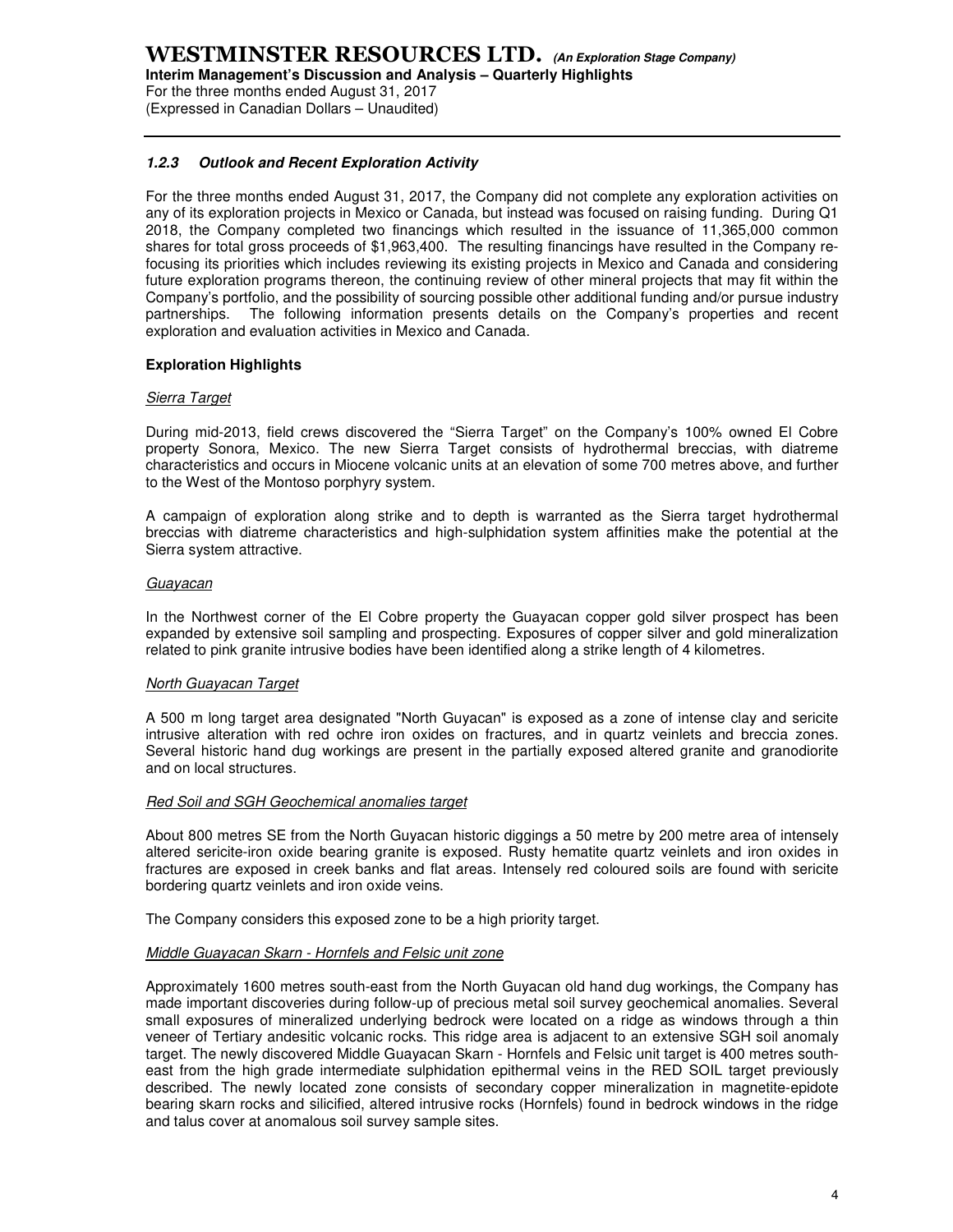# **WESTMINSTER RESOURCES LTD. (An Exploration Stage Company)**

# **Interim Management's Discussion and Analysis – Quarterly Highlights**

For the three months ended August 31, 2017 (Expressed in Canadian Dollars – Unaudited)

The Company interprets these Skarn-Hornfels-Felsic zones as halo styles of mineralization typically found peripheral to porphyry systems.

### Middle Guayacan Copper Soil and Old Hand Dug Pit Zones

Approximately one kilometre west of the Middle Guayacan Skarn ridge zone in a flat area, some old shallow hand diggings in intensely altered sericitic and red ochre stained iron oxide rich rock debris were discovered.

This new 50 m by 300 m subcropping malachite and chrysocollla secondary copper mineral bearing zone lies about 300 m further west from the intermittent low ridge of altered granitic subcrop (dyke) which runs north to south joining the North Guayacan and South Guayacan –Copper Shaft mineralized zones.

# South Guyacan Target

This prospect area lies on a north to south linear trend of the altered granitic dyke which bisects the 3.5 kilometre wide magnetic low comprising the Guyacan airborne target anomaly. The variably sericiticaltered, low granitic ridge and adjacent flats contain anomalous geochemical soil survey multi element sample sites. Two east to west granite dykes and related structures cross cut the ridge.

The South Guyacan-Copper Shaft zone is located in the granitic dyke ridge about 2.7 kilometres directly south of the old North Guyacan diggings. It is characterized by an east-west crosscutting structure hosting quartz and iron oxides on fractures and in sericitic altered granite.

The Far South - South Guyacan Zone is about a kilometre further south from the historic South Guyacan Shaft. This target lies in a flat lying area on the southern edge of the entire Guyacan circular pattern airborne magnetic anomaly. Precious metal soil survey geochemical anomalous sample sites are present in an 200 metre area where sericite altered granite occurring as subcrop is intruded by various styles and intensities of quartz breccia bodies and veins. These showings are similar to the quartz breccia found 3.5 kilometres north at the North Guyacan zone and at other zones scattered across the GUYACAN target.

# South Guyacan – Far East Epithermal Target

In 2015 during follow-up of anomalous geochemical gold-in soil sample sites located about 1,000 to 1,200 metres directly east from the South Guyacan-Copper Shaft Target, some old surface prospect diggings were located on an east facing Tertiary volcanic cover ridge and slope. These diggings are adjacent to flat land to the east where an area of some hundreds of metres of clay-sericite and red soil altered material is exposed. The diggings and this area of intense alteration are positioned on the flank of the more intense low magnetic patterns present on the far eastern side of the 3.5 kilometre wide circular magnetic anomaly outlining the entire Guyacan mineralized system.

Westminster's recent exploration of the new surface exposures of precious metals across the highly prospective Guayacan region has been successful in expanding and specifically defining priority exploration targets.

#### Navojoa Project

In view of the difficulties in accessing exploration funding the Company has relinquished its interests in the remaining claims, with the exception of one 30 hectare concession, that comprise the Navojoa Project. These relinquished claims include the La Kala, La Kala 2, Tres Hermanos, Encenada and the El Puerto concessions. As a result, the Company has written down the Navojoa Project to \$nil.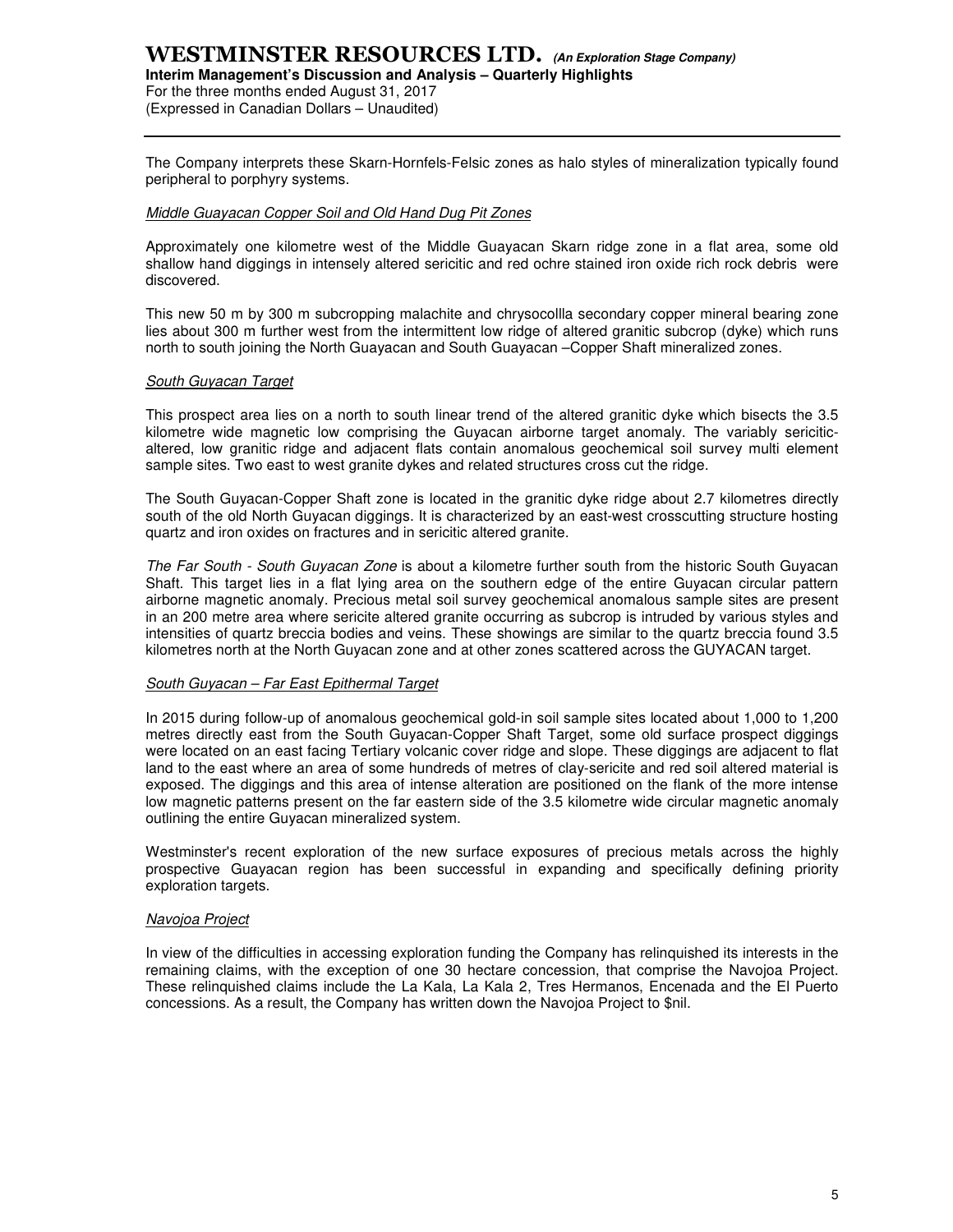(Expressed in Canadian Dollars – Unaudited)

# Mer Lithium Project, NWT

In July 2016 the Company closed the acquisition of four lithium prospective claims in the Yellowknife Pegmatite Belt, located east of Yellowknife in the Northwest Territiories of Canada. A field exploration program was completed by Aurora Geosciences Ltd., of of Yellowknife NWT and the results reported in WMR 16-09 press release. The exploration program at MER property in the Yellowknife Pegmatite Belt encountered the presence of high-grade lithium-bearing mineralization and identified a total of 15 dyke-like targets from aerial photography. Two spodumene-bearing pegmatite dykes, located 50 metres apart, were sampled during this work program. The spodumene is described as coase to very coarse in size and grey to green in colour.

# **1.3 Selected Annual Financial Information**

The following table presents selected financial information for the last three fiscal years ended May 31, 2017, 2016 and 2015.

|                                  | 2017      | 2016      |    | 2015      |
|----------------------------------|-----------|-----------|----|-----------|
| Net and comprehensive loss       | (345.012) | (928.551) |    | .862.499  |
| Basic and diluted loss per share | (0.07)    | (0.34)    |    | (1.20)    |
| Total assets                     | 2.532.268 | 2.718.172 | ۰D | 2.420.604 |

# **1.4 Results of Operations**

The details of the general and administrative expenses for the three months ended August 31, 2017 and 2016 are as follows:

|                                    | <b>Three Months Ended</b> |           |    |                 |  |  |  |
|------------------------------------|---------------------------|-----------|----|-----------------|--|--|--|
|                                    | August 31, 2017           |           |    | August 31, 2016 |  |  |  |
| <b>Expenses</b>                    |                           |           |    |                 |  |  |  |
| Consulting fees                    | \$                        | 369,350   | \$ | 18,500          |  |  |  |
| Share based payments               |                           | 320,813   |    |                 |  |  |  |
| Management fees                    |                           |           |    | 30,000          |  |  |  |
| Office                             |                           | 33,033    |    | 18,603          |  |  |  |
| Accounting, audit, and legal       |                           | 9,885     |    | 14,190          |  |  |  |
| Regulatory and filing fees         |                           | 4,822     |    | 2,759           |  |  |  |
| Travel and entertainment           |                           | 3,748     |    | 5,491           |  |  |  |
| Bank charges and interest          |                           | 350       |    | 150             |  |  |  |
| Conferences and investor relations |                           | 36,144    |    | 43,183          |  |  |  |
| Amortization                       |                           | 1,602     |    | 3,351           |  |  |  |
|                                    |                           | (779,747) |    | (136,227)       |  |  |  |

The Company's general and administrative ("G&A") expenses for the three months ended August 31, 2017 was \$779,747 compared to the prior comparable period of \$136,227. The expenses in Q1 2018 includes \$320,813 (Q1 2017 - \$Nil) in share based payments, which relates to the fair value of options granted and vested during the three months ended August 31, 2017 to various consultants of the Company.

In addition, the Company also incurred an increase in consulting fees for the three months ended August 31, 2017, totalling \$369,350 (compared to \$18,500 in the prior comparable period) as a result of the Company outsourcing various contracts to assist in the review of new projects (including the recently project in Peru discussed further below) and source opportunities for strategic investment partners and potential financings.

The Company also incurred increased office expenditures of \$33,033 for Q1 2018 compared to \$18,603 for Q1 2017, which was related to the Company's recent move to an increased office space.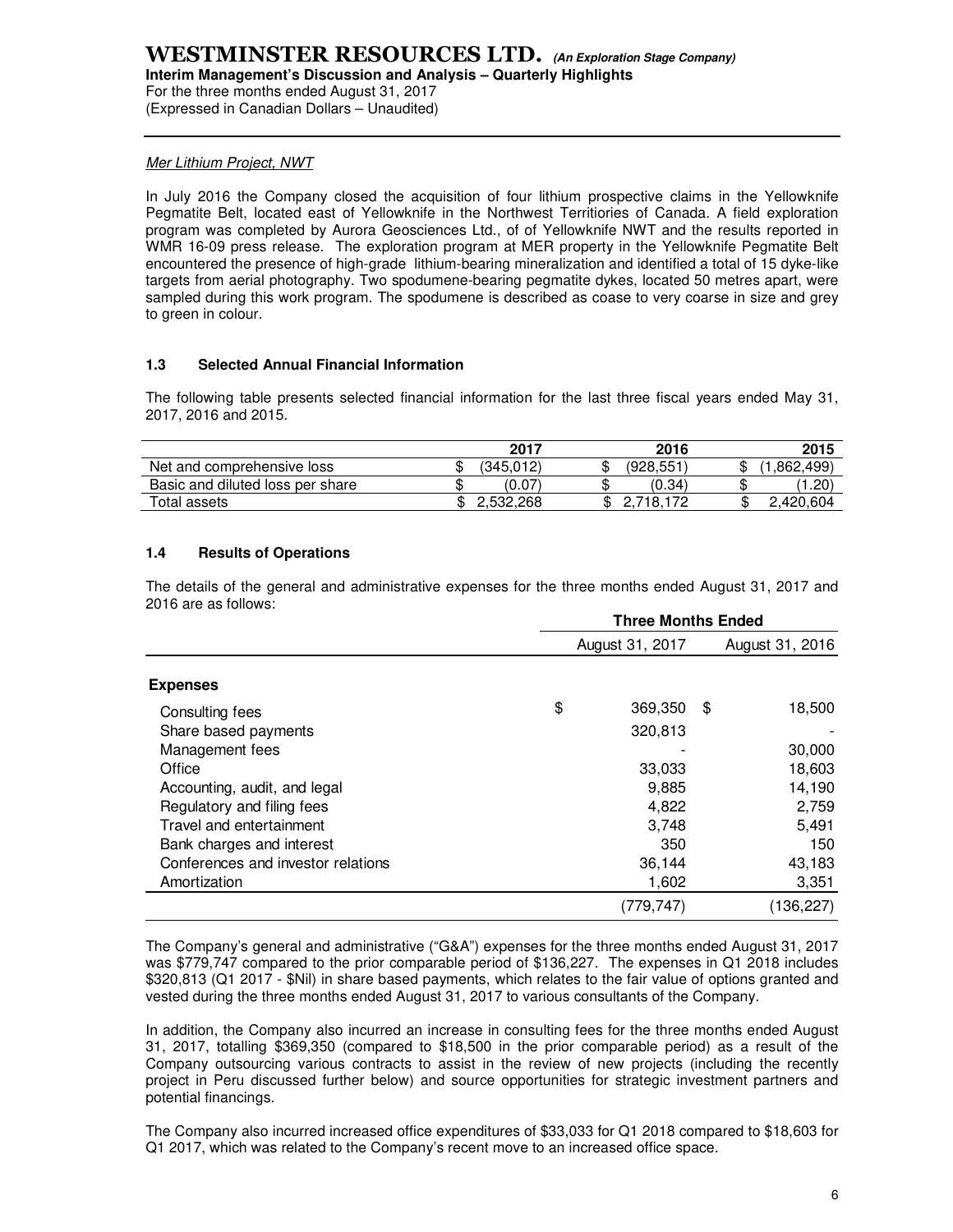For the three months ended August 31, 2017 (Expressed in Canadian Dollars – Unaudited)

G&A expenses recorded in the statement of operations reflect the normal corporate business cycle. The Company strives to provide efficient and cost-effective administrative support to management's ongoing efforts to monitor expenditures and costs, and increase shareholder value.

Net loss for Q1 2018 was \$779,720, or \$0.04 per common share compared to a loss of \$136,227, or \$0.03 per share for the prior comparable period.

# **1.5 Summary of Quarterly Results**

The following table sets out certain unaudited financial information of the Company for each of the last eight quarters, beginning with the second quarter of fiscal 2017. This financial information has been prepared in accordance International Accounting Standard ("IAS") 34 Interim Financial Reporting using accounting policies consistent with IFRS issued by the International Accounting Standards Board ("IASB").

|                   |    | Q1 2018   |   | Q4 2017   | Q3 2017 |         | Q <sub>2</sub> 2017 |  |  |
|-------------------|----|-----------|---|-----------|---------|---------|---------------------|--|--|
| Net (loss) income |    | (779,720) |   | (255,061) | ۰D      | (1.953) | 48,229              |  |  |
| Per share         | ۰D | (0.04)    | Φ | (0.05)    | ۰D      | (0.00)  | 0.01                |  |  |

|                   | Q1 2017          | Q4 2016         |     | Q <sub>2</sub> 2016 |    | Q <sub>2</sub> 2016 |
|-------------------|------------------|-----------------|-----|---------------------|----|---------------------|
| Net (loss) income | \$<br>(136, 227) | \$<br>(457,068) | \$. | (50, 481)           |    | (176, 045)          |
| Per share         | \$<br>(0.03)     | \$<br>(0.14)    | æ   | (0.02)              | JD | (0.07)              |

Quarterly results are highly variable for exploration companies depending on whether the Company has any property write-downs, share-based payments expenses and gain or losses resulting from foreign exchange.

# **1.6 Liquidity**

The recovery of the Company's investment in exploration and evaluation properties and the attainment of profitable operations are dependent upon the discovery and development of economic precious and base metal reserves and the ability to arrange sufficient financing to bring these reserves into production. The ultimate outcome of these matters cannot presently be determined.

As the Company is in the exploration stage, no mineral producing revenue has been generated to date. The ability of the Company to meet its obligations and continue the exploration and development of its mineral properties is dependent upon its ability to continue to raise adequate financing. Historically, operating capital and exploration requirements have been funded primarily from equity financing, joint ventures, disposition of mineral properties and investments. There can be no assurance that such financing will be available to the Company in the amount required at any time or for any period or, if available, that it can be obtained on terms satisfactory to the Company. Based on the amount of funding raised, the Company's exploration program may be tailored accordingly.

Other than those obligations disclosed in the notes to its condensed interim consolidated financial statements and discussed in this MD&A, the Company has no other long-term debt, capital lease obligations, operating leases, or any other long-term obligations. The Company has no outstanding debt facility upon which to draw.

The Company's cash position as at August 31, 2017 was \$1,272,827 (May 31, 2017 - \$11,410) and had a working capital position of \$1,284,309 (May 31, 2017 – working capital deficiency of \$59,033.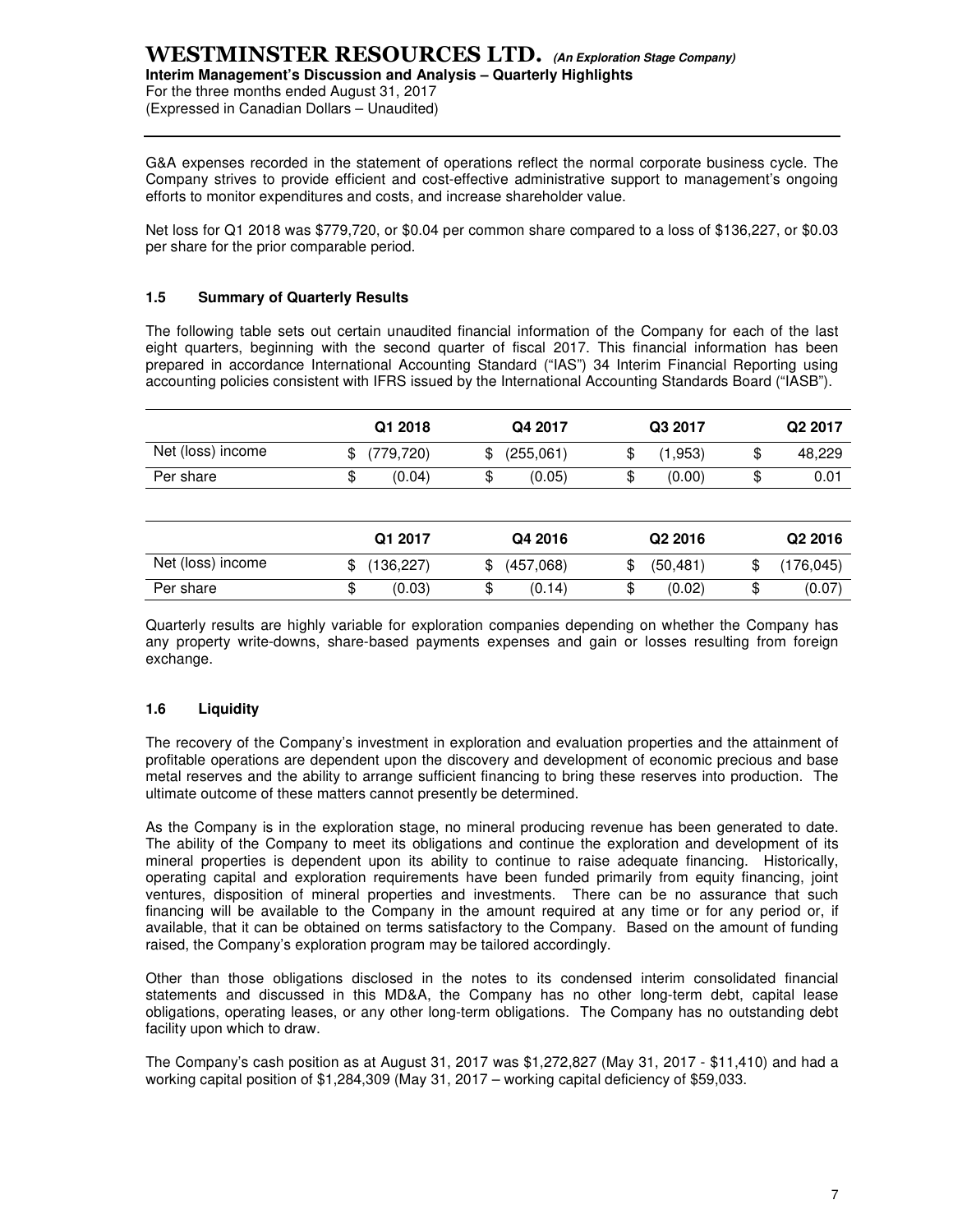# **WESTMINSTER RESOURCES LTD. (An Exploration Stage Company) Interim Management's Discussion and Analysis – Quarterly Highlights**

For the three months ended August 31, 2017 (Expressed in Canadian Dollars – Unaudited)

Historically, the Company's only source of funding has been the issuance of equity securities for cash. The Company has issued common share capital pursuant to private placement financings, and the exercise of warrants and options. The Company's access to exploration financing when the financing is not transaction specific is always uncertain. There can be no assurance of continued access to significant equity funding. The Company's ability to raise additional funds may be impacted by future exploration results and changes in metal prices or market conditions.

A detail of the Company's recently completed private placements are discussed in the section that follows.

# **1.7 Capital Resources**

During the three months ended August 31, 2017, the Company completed the following private placements:

- On June 16, 2017, the Company closed a private placement first announced on May 3, 2017 for 12,020,000 units at \$0.12 per unit for gross proceeds of \$1,442,400. Each unit is comprised of one common share at \$0.12 and one common share purchase warrant at \$0.16 for five years. This placement was closed in two tranches, the first on May 25, 2017 in the amount of 8,150,000 units and the balance of 3,870,000 units on June 16, 2017.
- On August 11, 2017, the Company closed a private placement for the issuance of 7,495,000 units at \$0.20 per unit for a total of \$1,499,000 gross proceeds. Each unit is comprised of one common share at \$0.20 and one-half common share purchase warrant. Each full share purchase warrant will allow the holder to purchase one additional common share at \$0.35 for one year. The Company incurred a total of \$61,736 in finder's fees and regulatory charges in connection with this private placement. In addition, the Company issued a total of 262,500 share purchase broker warrants in connection with this private placement.

# **1.8 Off-Balance Sheet Arrangements**

The Company has no off-balance sheet arrangements.

# **1.9 Transactions with Related Parties**

Key management personnel are persons responsible for planning, directing and controlling the activities of the entity, and include all directors and officers. Key management compensation during the three months ended August 31, 2017 and 2016 were as follows:

|                      | Three months ended |  | Three months ended |
|----------------------|--------------------|--|--------------------|
|                      | August 31, 2017    |  | August 31, 2016    |
| Short-term benefits  | 8.000              |  | 69,000             |
| Share-based payments | -                  |  | -                  |

Included in short term benefits are the following:

- (i) \$Nil (2016 \$30,000) paid to Floralynn Investments Inc., a company controlled by Glen Indra, the Company's Chief Executive Officer.
- (ii) \$Nil (2016 \$9,000) paid to Diversity Clues Consulting, a company controlled by Oleg Scherbina, the Company's Chief Financial Officer.
- (iii) \$Nil (2016 \$30,000) paid to S.B. Ballantyne Holdings, a company controlled by Bruce Ballantyne, the Company's project manager.
- (iv) \$8,000 (2016 \$Nil) in consulting fees paid to a company controlled by a director of the Company.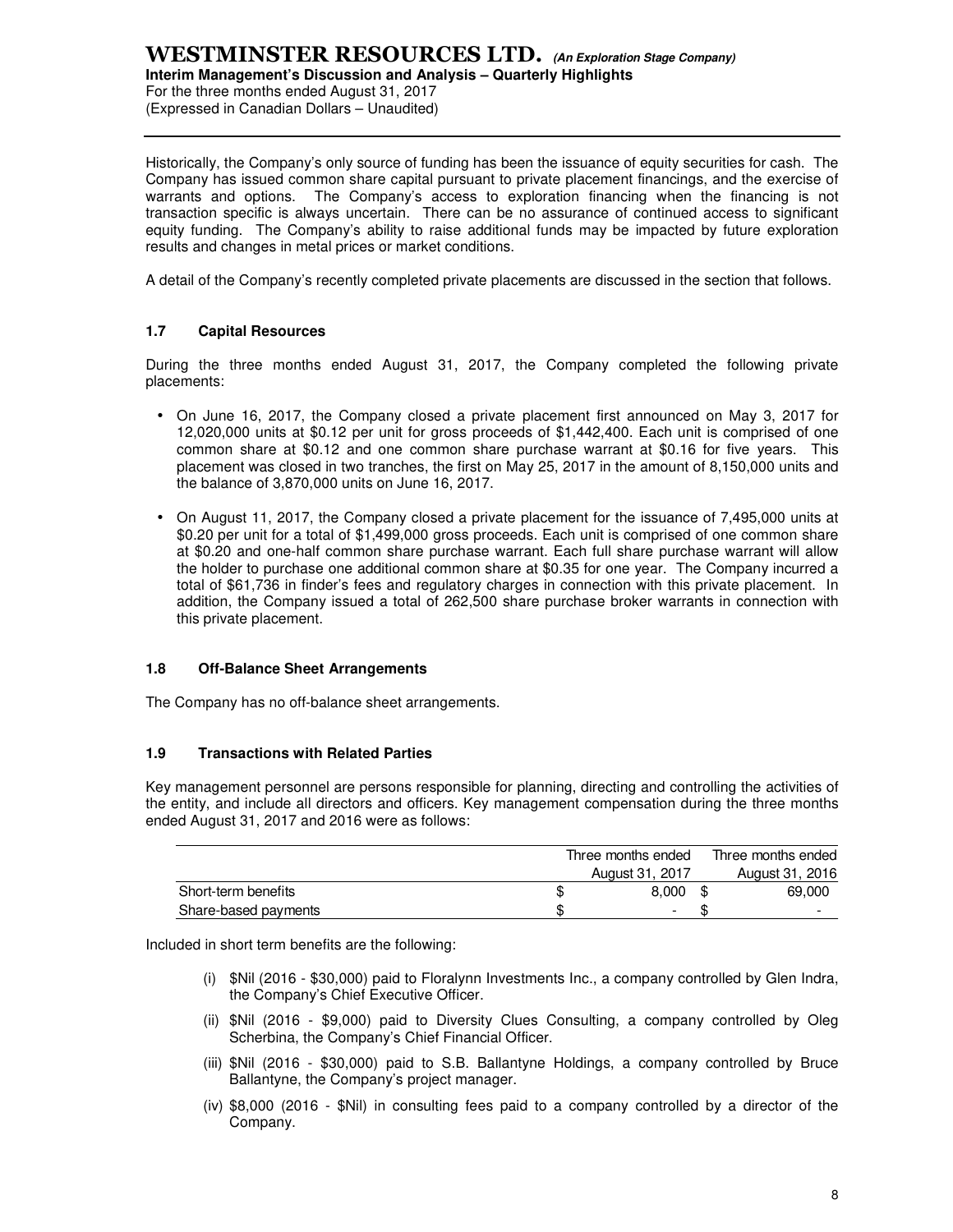# **WESTMINSTER RESOURCES LTD. (An Exploration Stage Company)**

**Interim Management's Discussion and Analysis – Quarterly Highlights** 

For the three months ended August 31, 2017 (Expressed in Canadian Dollars – Unaudited)

Included in accounts payable is \$14,500 (May 31, 2017 - \$49,500) payable to a director and officer of the Company. Included in accounts receivable is \$53,637 (May 31, 2017 - \$Nil) receivable from Jaxon Mining Inc., a Company with common directors, for shared office space and administrative expenses. During the three months ended August 31, 2017, the Company received \$14,821 (2016 - \$Nil) from Jaxon Minerals Inc. for shared office and administrative expenses.

# **1.10 Fourth Quarter**

Not applicable.

# **1.11 Proposed Transaction**

On September 12, 2017, the Company entered into a binding Letter of Intent dated September 4, 2017 with Latin Resources Limited ("Latin") (ASX: LRS) to acquire a 100% interest in the Ilo Norte and Ilo Este copper projects, (the "Projects") located in southern Peru. Latin is at arms' length to the Company.

The Projects comprise a number of concessions totalling over 36,000 hectares located in the highly prospective coastal IOCG/Porphyry Copper belt of Southern Peru. Latin has carried out exploration drilling and has successfully demonstrated substantial upside for development of the Projects. Within 100 km of the Projects, the region is the source of around half of Peru's copper production (the world's third largest copper producing nation).

Upon completion of due diligence and receiving the necessary approvals, the acceptance for filing by the TSX-V and effecting the transfer of the Projects, the following terms and conditions will be met under a formal Sale Agreement to be completed between the Company and Latin:

- Upon signing of the Sale Agreement, the issue to Latin of a total of 19,000,000 common shares in the capital of WMR (the "Purchase Shares").
- The Purchase Shares will be placed into voluntary escrow and held until the Concessions representing the Projects have been effectively transferred to WMR or its subsidiary but shall vest with the following milestones:
	- (i) 1,000,000 shares vest 6 months from the date of the Sale Agreement;
	- (ii) 3,000,000 shares vest 12 months from the date of the Sale Agreement; and
	- (iii) 15,000,000 shares vest 18 months from the date of the Sale Agreement.
- A lump sum of USD\$150,000 on the signing of the Sale Agreement;
- A final payment of USD\$100,000 on the 12 month anniversary of the signing of the Sale Agreement.

Upon completion of the contemplated transaction, Latin Resources will be the largest shareholder of the Company, holding approximately 45% of the issued share capital on an undiluted basis. Shareholder approval for Latin Resources' control position in the Company will be sought at the Company's upcoming Annual General Meeting which will be scheduled this fall.

The Company will pay a finder's fees in connection with the introduction of Latin and the Projects to the Company, as permitted by TSXV policy.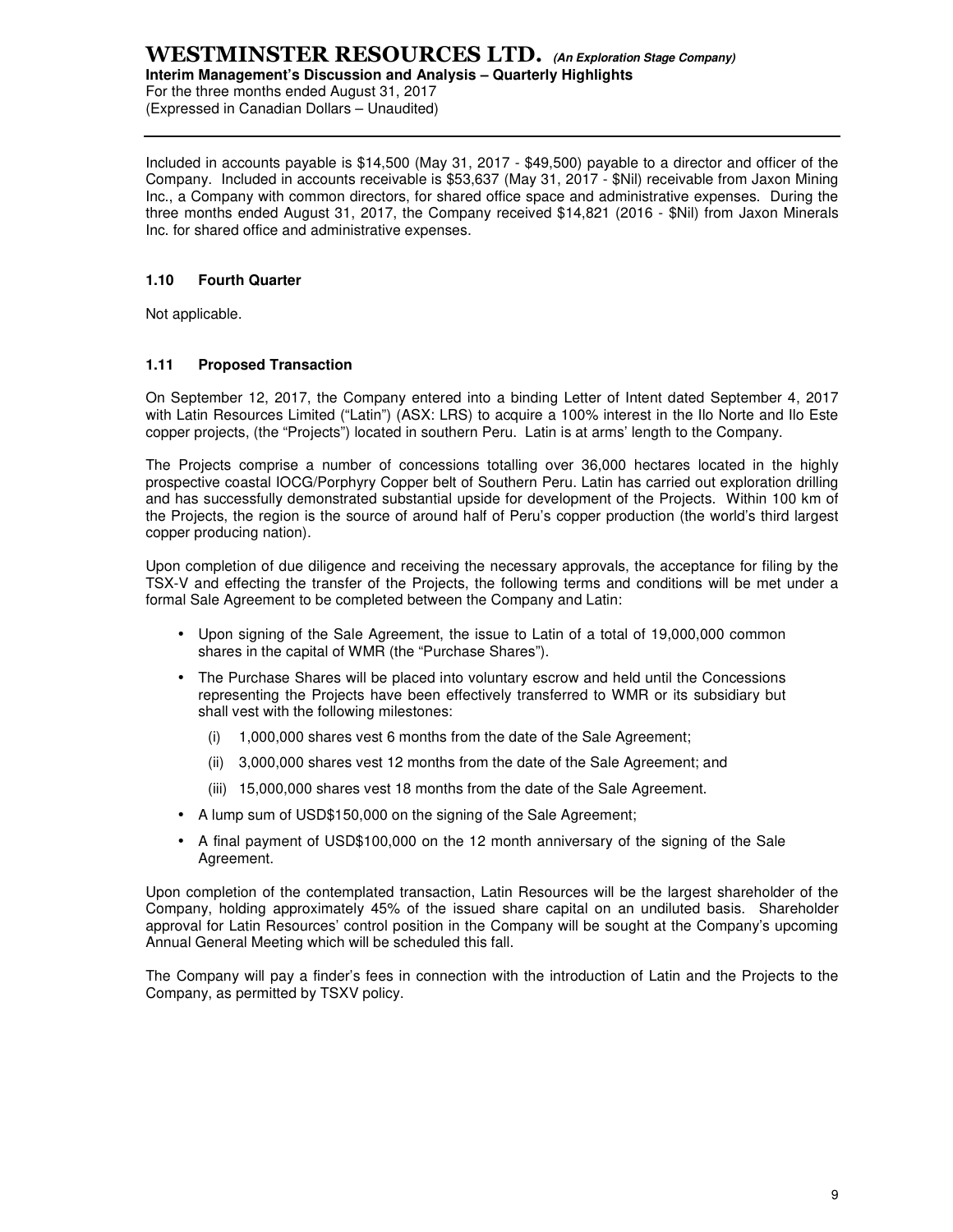For the three months ended August 31, 2017

(Expressed in Canadian Dollars – Unaudited)

# **1.12 Critical Accounting Estimates**

The Company's critical accounting judgements are contained in Note 2 to the audited financial statements for the year ended May 31, 2017. The preparation of the Annual financial statements in conformity with International Financial Reporting Standards ("IFRS") requires management to make judgments, estimates and assumptions that affect the application of accounting policies and the reported amounts of assets, liabilities, income and expenses. Actual results may differ from these estimates. Estimates and underlying assumptions are reviewed on an ongoing basis. Estimates and underlying assumptions are reviewed on an ongoing basis. Information about critical judgments in applying accounting policies that have the most significant effect on the amounts recognized in the Annual Financial Statements included the following:

### Impairment assessment

The Company assesses its exploration and evaluation assets for possible impairment if there are events or changes in circumstances that indicate that carrying values of the assets may not be recoverable, at each reporting period. The assessment of any impairment of equipment and exploration and evaluation assets is dependent upon estimates of recoverable amounts that take into account factors such as reserves, economic and market conditions, timing of cash flows, and the useful lives of assets and their related salvage values.

### Recoverability of amounts receivable

The balance in amounts receivable includes value added taxes to be recovered in Mexico. At each financial position reporting date, the carrying amounts of the Company's amounts receivable are reviewed to determine whether there is any indication that those assets are impaired. The Company uses judgment in determining whether there are facts and circumstances suggesting that the carrying amounts of its amounts receivable may exceed the recoverable amount. The Company is corresponding with the Mexican government to recover the Mexican value added tax. However, an impairment was recorded at May 31, 2017 due to uncertainty in collection.

#### Assessment of going concern

The Company uses judgment in determining its ability to continue as a going concern in order to discharge its current liabilities by raising additional financing.

#### Assessment of functional currency

The Company uses judgment in determining its functional currency. IAS 21 The Effects of Changes in Foreign Exchange Rates defines the functional currency as the currency of the primary economic environment in which an entity operates. IAS 21 requires the determination of functional currency to be performed on an entity by entity basis, based on various primary and secondary factors. In identifying the functional currency of the parent and of its subsidiaries, management considered the currency that mainly influences the cost of undertaking the business activities in each jurisdiction in which the Company operates.

#### Assumptions used in the calculation of the fair value assigned to options and warrants

The Black-Scholes option pricing models require the input of subjective assumptions, including expected price volatility, risk – free interest rate, and forfeiture rate. Changes in the input assumptions can materially affect the fair value estimate and the Company's equity reserves.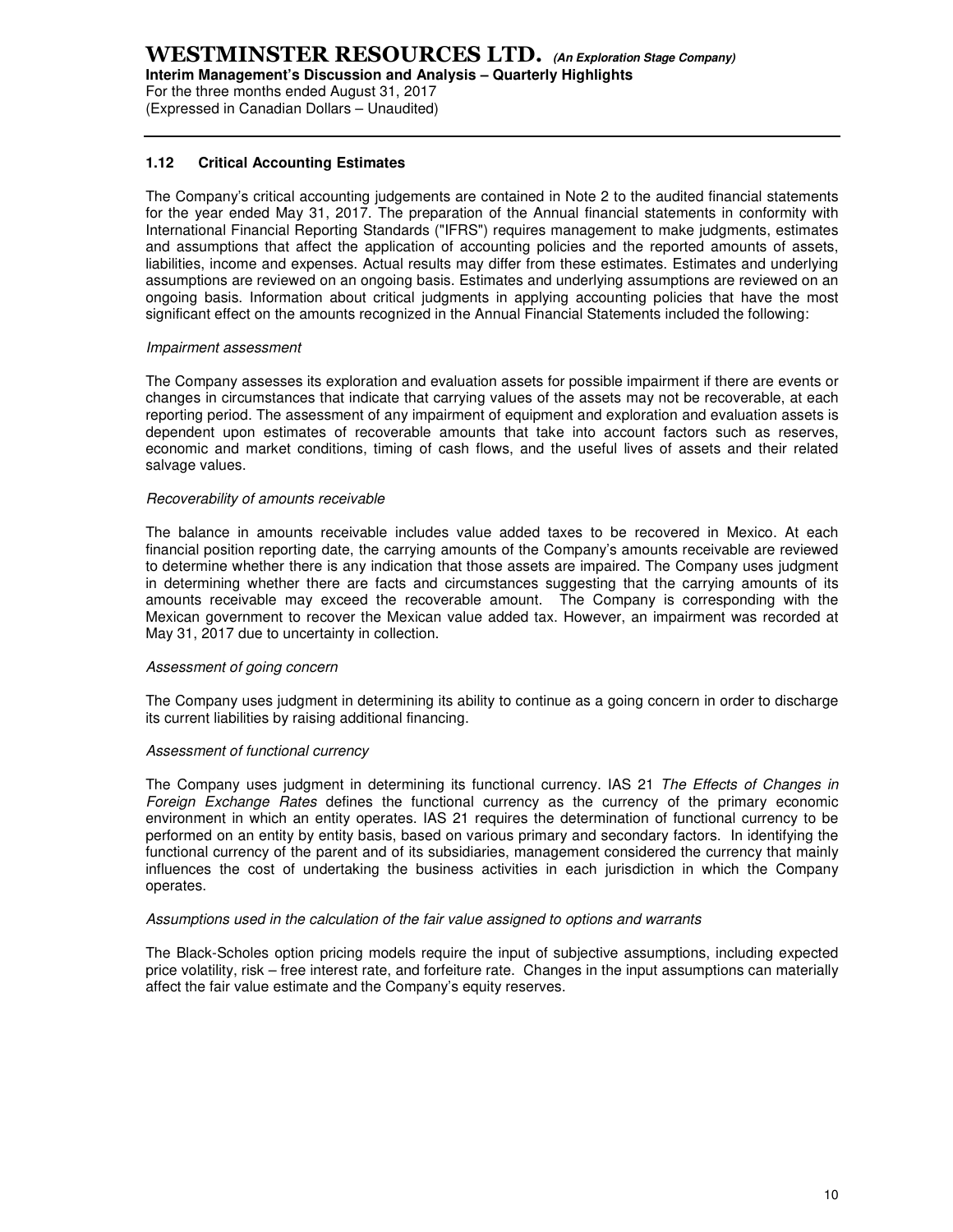(Expressed in Canadian Dollars – Unaudited)

# **1.13 Recent Accounting Pronouncements**

The following new standards have been issued by the IASB, but are not yet effective:

IFRS 9 Financial Instruments addresses classification and measurement of financial assets. It replaces the multiple category and measurement models in IAS 39 Financial Instruments; Recognition and Measurement for debt instruments with a new mixed measurement model having only two categories; amortized cost and fair value through profit or loss. Requirements for financial liabilities are largely carried forward from the existing requirements in IAS 39 except that fair value changes due to credit risk for liabilities designated at FVTPL are generally recorded in other comprehensive income/loss. The effective date of this new standard will be for periods beginning on or after January 18, 2018 with early adoption permitted. The Company has not yet assessed the impact of this standard or determined whether it will adopt earlier.

IFRS 16 Leases specifies how an issuer will recognize, measure, present and disclose leases. The standard provides a single lessee accounting model, requiring lessees to recognize assets and liabilities for all leases unless the lease term is twelve months or less, or the underlying asset has an insignificant value. Lessors continue to classify leases as operating or finance, with IFRS 16's approach to lessor accounting substantially unchanged from its predecessor, IAS 17 Leases. IFRS 16 was issued in January 2016 and applies to annual reporting periods beginning on or after January 1, 2019. The Company has not yet assessed the impact of this standard or determined whether it will adopt earlier.

### **1.14 Financial Instruments and Other Instruments**

The Company has designated its cash and marketable securities as FVTPL; deposits, as held-to-maturity; and accounts payable and loans payable, as other financial liabilities.

The carrying values of current deposits and accounts payable approximate their fair values due to the short-term maturity of these financial instruments. The fair value of the non-current deposits also approximates its carrying value.

The Company's risk exposure and the impact on the Company's financial instruments are summarized below.

a) Credit Risk

Credit risk is the risk that one party to a financial instrument will cause a financial loss for the other party by failing to discharge an obligation. The Company is exposed to credit risk with respect to its cash, amounts receivable and deposits. The Company limits exposure to credit risk by maintaining its cash and deposits with major financial institutions. The Company is not exposed to significant credit risk on its amounts receivable as the entire balance is due from government agencies.

b) Market Risk

Market risk is the risk that the fair value of, or future cash flows from, the Company's financial instruments will significantly fluctuate due to changes in market prices. The value of financial instruments can be affected by changes in interest rates, foreign currency rates and other price risk.

(i) Interest rate risk

Interest rate is the risk that future cash flows will fluctuate as a result of changes in market interest rates. The company has cash and cash equivalents and loans payable. The Company is not exposed to significant interest rate risk due to the short-term maturity of its monetary current assets and current liabilities.

(ii) Currency risk

The Company is exposed to currency risk to the extent that expenditures incurred by the Company are denominated in currencies other than the Canadian dollar (primarily Mexican pesos). The Company does not manage currency risk through hedging or other currency management tools. Currently, the Company does not have significant exposure to foreign currency risk as the majority of the Company's assets and liabilities are denominated in Canadian dollars as at August 31, 2017.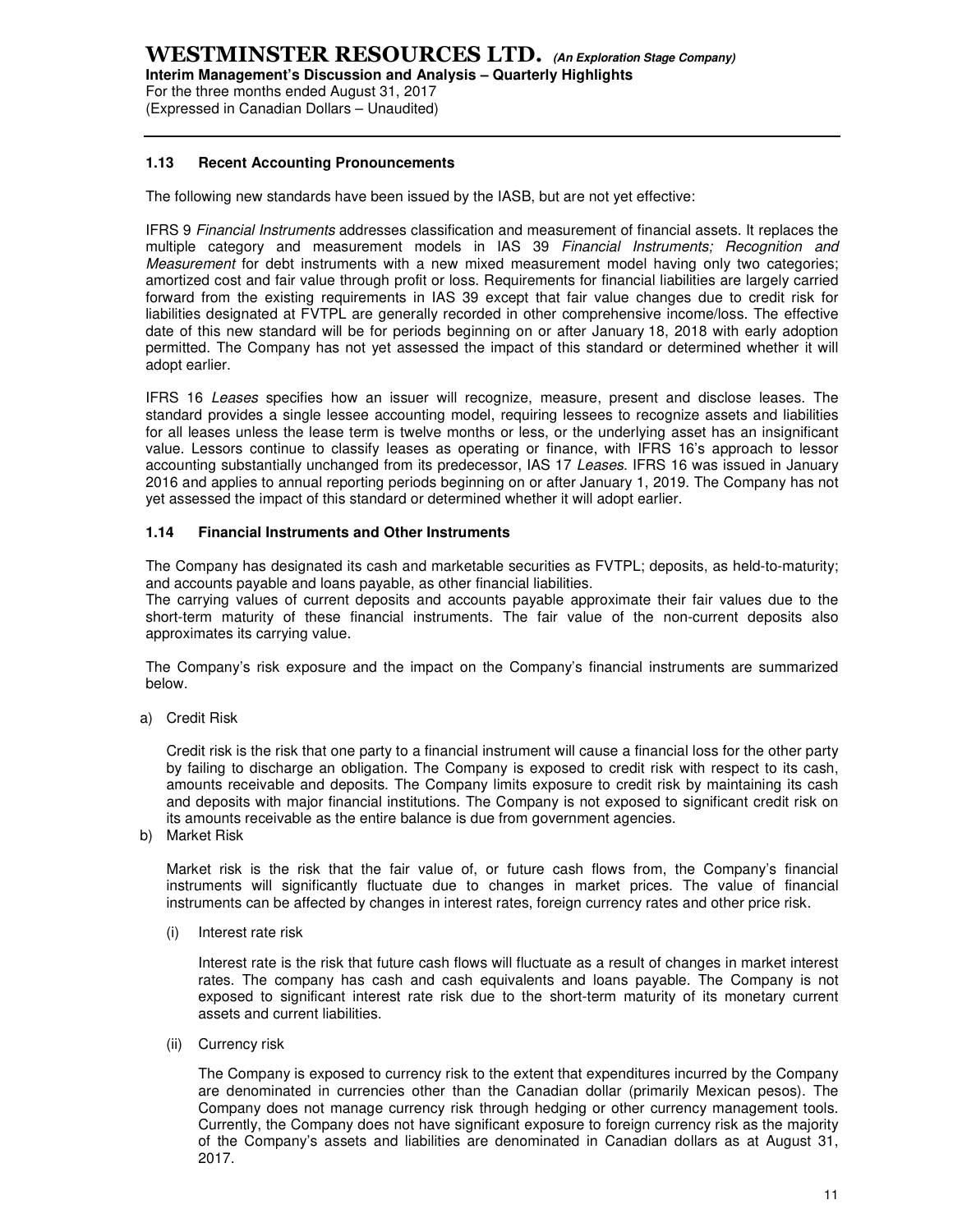#### (iii) Other price risk

Other price risk is the risk that the fair value or future cash flows of a financial instrument will fluctuate due to changes in market prices, other than those arising from interest rate risk or currency risk.

c) Liquidity Risk

Liquidity risk is the risk that the Company will not be able to meet its financial obligations as they fall due. The Company has a planning and budgeting process in place to help determine the funds required to support the Company's normal operating requirements on an ongoing basis. The Company ensures that there are sufficient funds to meet its short-term business requirements, taking into account its anticipated cash flows from operations and its holdings of cash.

As at August 31, 2017, the Company's cash balance was \$1,272,827 (May 31, 2017 - \$11,410) and management considers this to be sufficient to meet the cash requirements for the Company's administrative overhead, maintaining its E&E assets and continuing with exploration programs on its current projects in the following twelve months, however, the Company will continue to review and consider the merits of raising additional capital in the future to fund future operations.

As at August 31, 2017, the Company maintained a balance of \$106,033 in its accounts payable which were all current.

On July 1, 2016, the Company entered into a new lease agreement for a period of three years, ending June 30, 2019, for a monthly lease payment of \$3,823. On July 1, 2017, the Company moved offices and the new monthly lease payment is \$9,334. The lease commitments for the next three fiscal years are:

| 2018 | \$<br>106,497 |
|------|---------------|
| 2019 | 112,008       |
| 2020 | 112,008       |
|      | \$330,513     |

# **1.15 Capital Management**

The Company's policy is to maintain a strong capital base so as to maintain investor and creditor confidence and to sustain future development of the business. The Company's capital is comprised of share capital and loans payable.

There were no changes in the Company's approach to capital management during the year ended May 31, 2017 and for the three months ended August 31, 2017. The Company is not subject to any externally imposed capital requirements.

#### **1.16 Other MD&A Requirements**

#### **Disclosure of Outstanding Share Data**

The Company filed for the consolidation of the Company's issued and outstanding share capital with the TSX Venture Exchange. The TSX Venture Exchange approved this consolidation on April 27, 2017, and on May 1, 2017 the Company's common shares began trading on the basis of 1 post-consolidation common share for every 10 pre-consolidation common shares. The Company's outstanding options and warrants were adjusted on the same basis (1 for 10) as the common shares, with proportionate adjustments being made to the exercise prices. All shares, options and warrants have been retrospectively adjusted to reflect the share consolidation.

At August 31, 2017 and as at October 30, 2017, there were 24,970,495 outstanding common shares, 1,395,000 outstanding stock options and 16,030,000 share purchase warrants.